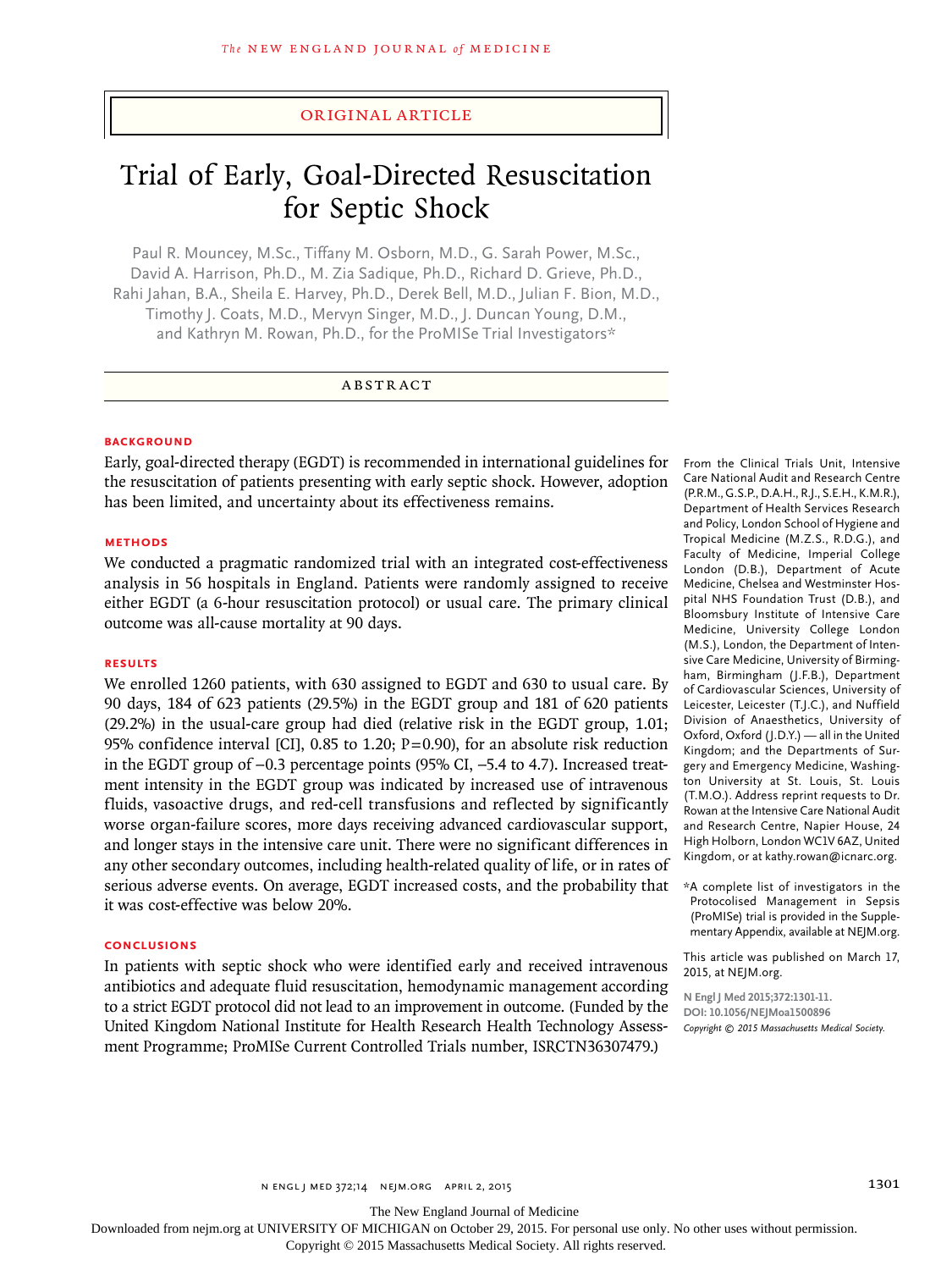THE INCIDENCE OF SEVERE SEPSIS AND septic shock in adults is estimated to range from 56 to 91 per 100,000 population per year.<sup>1</sup> Affected patients have high rates of death, septic shock in adults is estimated to range from 56 to 91 per 100,000 population per complications, and resource utilization.<sup>2-5</sup>

Since 2002, the Surviving Sepsis Campaign (SSC) has promoted best practice, including early recognition, source control, appropriate and timely antibiotic administration, and resuscitation with intravenous fluids and vasoactive drugs.<sup>6-8</sup> Resuscitation guidance is largely based on a 2001 singlecenter, proof-of-concept study by Rivers et al., which indicated that protocolized delivery of 6 hours of early, goal-directed therapy (EGDT) to patients presenting to the emergency department with early septic shock reduced hospital mortality and hospital stay.<sup>9</sup> Such therapy aims to optimize tissue oxygen transport with the use of continuous monitoring of prespecified physiological targets — central venous pressure, mean arterial pressure, and central venous oxygen saturation  $(Scvo<sub>2</sub>)$  — to guide delivery of intravenous fluids, vasoactive drugs, and red-cell transfusions.

However, despite the SSC recommendations, the adoption of EGDT has been limited, with concern about the external validity of results from a single center, the complexity of delivery, the potential risks of the components, and resources required for implementation.<sup>10,11</sup>

To address these concerns, multicenter trials of EGDT were conducted in the United States (Protocolized Care for Early Septic Shock [ProCESS] trial),12 Australasia (Australasian Resuscitation in Sepsis Evaluation [ARISE] trial),<sup>13</sup> and England (Protocolised Management in Sepsis [ProMISe] trial). In all three trials, harmonized methods<sup>14</sup> were used to permit subsequent meta-analysis of data from individual patients.<sup>15</sup> The two published studies<sup>12,13</sup> reported no benefit for EGDT. However, both reported lower-than-anticipated mortality, with a 60-day in-hospital mortality of 18.9% (as compared with an anticipated rate of 30 to 46%) in the ProCESS trial and 90-day mortality of 18.8% (as compared with an anticipated rate of 38%) in the ARISE trial. Consequently, neither trial could rule out the potential for a 20% relative reduction in 90-day mortality for EGDT, as compared with usual care, with a relative risk of 0.94 (95% confidence interval [CI], 0.77 to 1.15) in the ProCESS trial and a relative risk of 0.98 (95% CI, 0.80 to 1.21) in the ARISE trial. We based samplesize calculations for the ProMISe study on a relative risk reduction of 20%.

The ProMISe study, which was conducted in a setting in which the reported mortality for septic shock is high and was designed with an integrated economic evaluation, tested the hypothesis that the 6-hour EGDT resuscitation protocol is superior, in terms of clinical and cost-effectiveness measures, to usual care in patients presenting with early septic shock to National Health Service (NHS) emergency departments in England.

# **METHODS**

#### **Study Design and Oversight**

Our study was a pragmatic, open, multicenter, parallel-group, randomized, controlled trial. The North West London Research Ethics Committee approved the study protocol, which is available with the full text of this article at NEJM.org. The United Kingdom National Institute for Health Research (NIHR) funded the study and convened a trial steering committee and independent data monitoring and ethics committee. The Clinical Trials Unit at the United Kingdom Intensive Care National Audit and Research Centre (ICNARC) managed the study (for details, see the Supplementary Appendix, available at NEJM.org). Edwards Lifesciences loaned monitors and provided training and technical support but had no other role in the study.

# **Sites and Patients**

The study was conducted in English NHS hospitals that did not routinely use EGDT that included continuous ScvO<sub>2</sub> monitoring. Adults (≥18 years of age) were eligible if within 6 hours after presentation to the emergency department they had a known or presumed infection, two or more criteria of the systemic inflammatory response syndrome,<sup>16</sup> and either refractory hypotension (systolic blood pressure, <90 mm Hg; or mean arterial pressure, <65 mm Hg, despite resuscitation with at least 1 liter of intravenous fluids within 60 minutes) or hyperlactatemia (blood lactate level, ≥4 mmol per liter) and did not meet any exclusion criteria (see the Methods section in the Supplementary Appendix).

Randomization had to be completed within 2 hours after the patient met the inclusion criteria. All patients provided written informed consent, or consent was granted through an agreement with a personal or professional consultee or independent clinician.17 Patients were assigned in

The New England Journal of Medicine

Downloaded from nejm.org at UNIVERSITY OF MICHIGAN on October 29, 2015. For personal use only. No other uses without permission.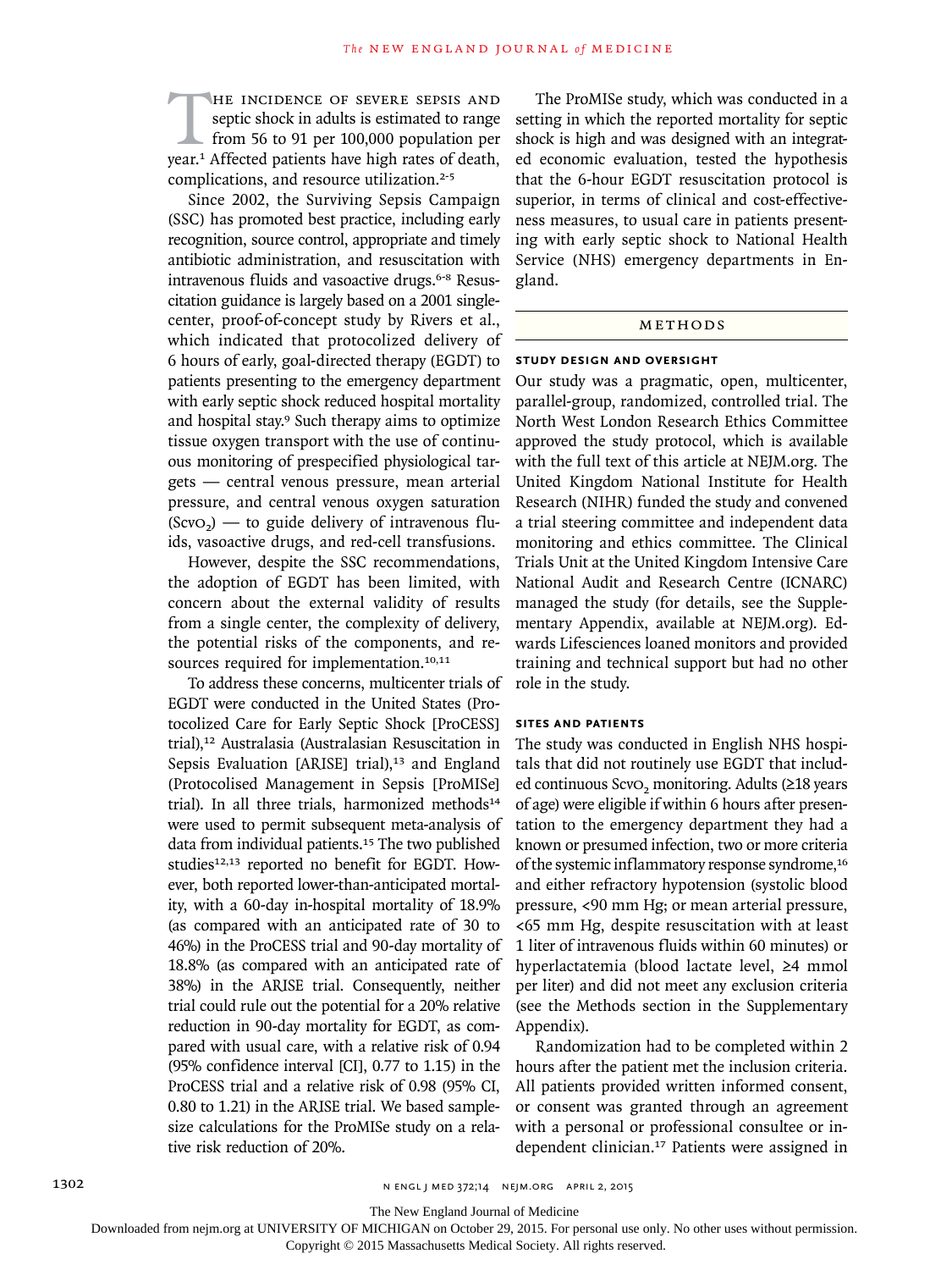a 1:1 ratio by means of 24-hour telephone randomization to receive either EGDT or usual care. Study-group assignment was performed by means of randomized permuted blocks, with variable block lengths of 4, 6, and 8, and stratified according to site. In all study patients, antimicrobial drugs were initiated before randomization.

# **Study Interventions**

After randomization, the usual-care group continued to receive monitoring, investigations, and treatment as determined by the treating clinicians, whereas the EGDT group started the resuscitation protocol (Fig. S1 in the Supplementary Appendix). For the latter, during the first hour, which was defined as the next whole hour (e.g., if randomization was performed at 9:24, then by 11 o'clock), a central venous catheter capable of continuous ScvO<sub>2</sub> monitoring was placed. The resuscitation protocol was followed for 6 hours (intervention period) with personnel involved and treatment location decided according to the site. At least one trained staff member was available throughout the intervention period. Key staff members were trained before the initiation of recruitment at each site. All other treatment, during the intervention period and after, was at the discretion of the treating clinicians. Blinding to study-group assignment was not possible. During the intervention period, data were collected prospectively for the EGDT group and retrospectively for the usual-care group to avoid the influence of data collection on treatment delivery.

#### **Outcome Measures**

The primary clinical outcome was all-cause mortality at 90 days. Secondary outcomes were the score on the Sequential Organ Failure Assessment (SOFA)<sup>18</sup> at 6 hours and 72 hours; receipt of advanced cardiovascular, advanced respiratory, or renal support and the number of days in the first 28 days after randomization that were free from such support<sup>19</sup>; length of stay in the emergency department, intensive care unit (ICU), and hospital; duration of survival; all-cause mortality at 28 days, at hospital discharge, and at 1 year; and health-related quality of life (as measured on the European Quality of Life–5 Dimensions [EQ-5D] five-level questionnaire), resource use, and costs at 90 days and 1 year. Adverse events were monitored up to 30 days. All definitions are provided in the Supplementary Appendix.

# **Statistical Analysis**

Using the ICNARC Case Mix Program Database,<sup>20</sup> we estimated that 90-day mortality would be 40% in the usual-care group. On the basis of this estimation, we calculated that an enrollment of 1260 patients would have a power of 80% to detect a relative reduction of 20% in risk (absolute risk reduction, 8 percentage points) in the EGDT group, allowing for a loss to follow-up or withdrawal of 6%.<sup>21</sup>

All analyses were performed according to the intention-to-treat principle and were prespecified in the statistical analysis plan.22 A P value of less than 0.05 was considered to indicate statistical significance. All tests were two-sided with no adjustment for multiple comparisons. Continuous variables are reported as means and standard deviations or medians and interquartile ranges. Categorical variables are reported as proportions.

We used Fisher's exact test to compare betweengroup differences in the primary outcome. Relative and absolute reductions in risk are reported with 95% confidence intervals without adjustment. Secondary analyses of the primary outcome included odds ratio with adjustment for Mortality in Emergency Department Sepsis (MEDS) score components, sensitivity analyses for missing data, learning-curve analysis, and adherence-adjusted analysis. We conducted prespecified subgroup analyses by testing interactions between the effect of EGDT and the degree of protocolized care (in the usual-care group), age, MEDS score, $23$ SOFA score, and the time from presentation at the emergency department to randomization.

In the cost-effectiveness analysis, we reported quality-adjusted life-years (QALYs) by combining survival data with quality-of-life scores at 90 days and estimated incremental net benefits by valuing incremental QALYs at the recommended threshold for a QALY gain (£20,000 [U.S. \$28,430]) and then subtracting the incremental costs from this value.24 Stata/SE software, version 13.0, was used for all analyses. (Details about methods are provided in the Statistical Analysis section in the Supplementary Appendix.)

#### Results

# **Study Patients**

From February 16, 2011, to July 24, 2014, we screened 6192 patients at 56 sites (including 29% that are teaching hospitals), which resulted in the enrollment of 1260 patients (Tables S1 and

The New England Journal of Medicine

Downloaded from nejm.org at UNIVERSITY OF MICHIGAN on October 29, 2015. For personal use only. No other uses without permission.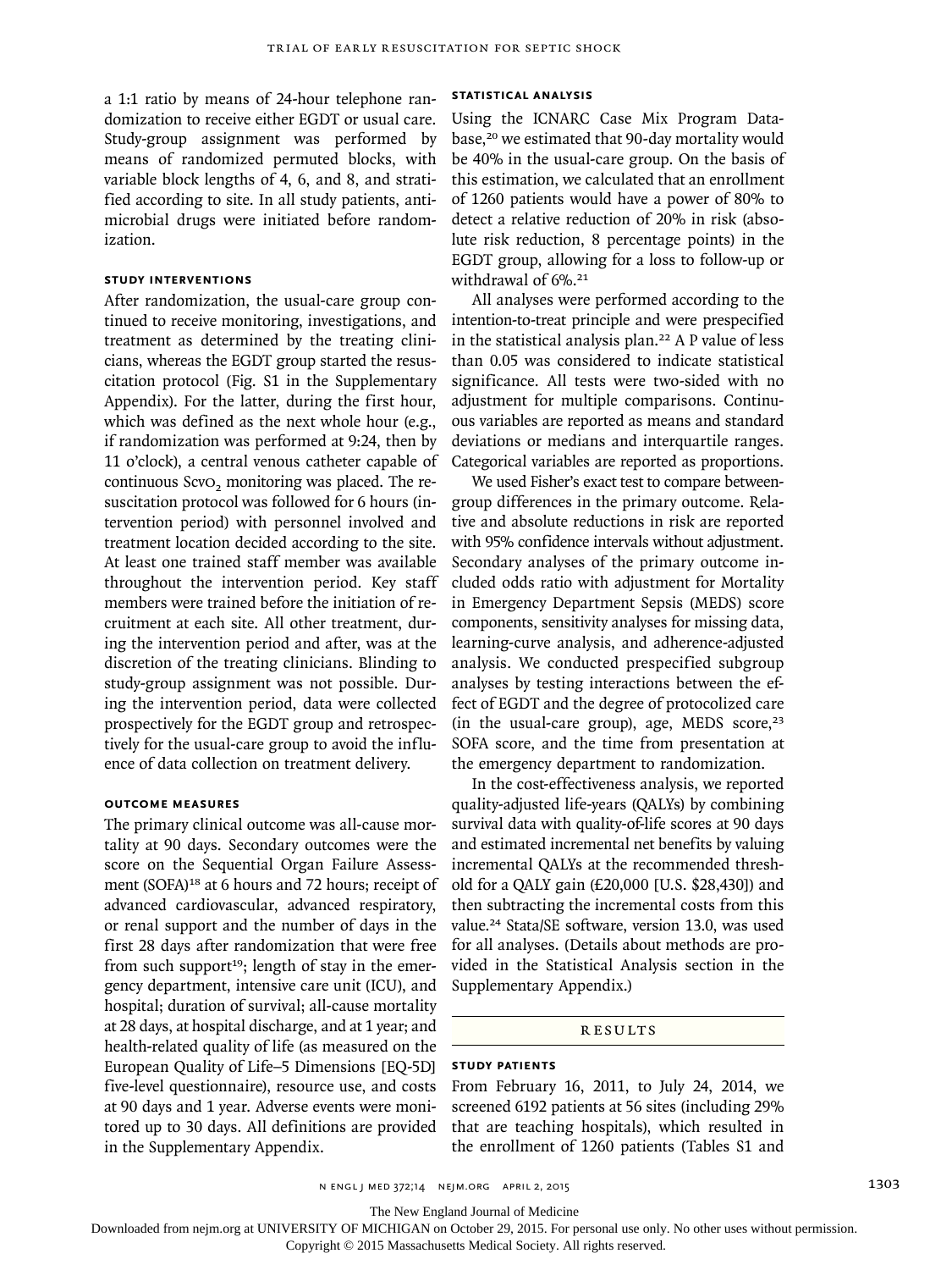S2 and Fig. S2 and S3 in the Supplementary Appendix). Four patients requested complete withdrawal and five were ineligible, which left 1251 patients in the initial analysis (625 in the EGDT group and 626 in the usual-care group). Eight patients withdrew before 90 days, which left 1243 patients in the analysis of outcomes (623 in the EGDT group and 620 in the usual-care group) (Fig. 1, and Table S3 in the Supplementary Appendix). The two study groups were well matched at baseline (Table 1, and Table S4 in the Supplementary Appendix).

The criterion for refractory hypotension was met in 338 patients (54.1%) in the EGDT group and 348 patients (55.6%) in the usual-care group, and the criterion for hyperlactatemia was met in 409 patients (65.4%) and 399 patients (63.7%), respectively. The intravenous-fluid volume before randomization was similar in the two groups, as were median times from presentation at the emergency department until inclusion criteria were met and until randomization. Only about two thirds of patients in either group were deemed likely to be admitted to the ICU from the emergency department if they were not enrolled in the study; those deemed unlikely to be admitted were less severely ill. The sites of infection (most commonly lung) were well balanced in the two groups. All patients received antimicrobial drugs before randomization.

# **Adherence to the Protocol**

Most patients in the EGDT group underwent timely insertion of a central venous catheter capable of continuous ScvO<sub>2</sub> monitoring. Two catheters that were inserted in error in the usual-care group were not used for monitoring ScvO<sub>2</sub> (Table 2, and Table S5 in the Supplementary Appendix). In the EGDT group, reasons for failure of insertion were as follows: patient no longer met inclusion criteria or met exclusion criteria (22 patients), there was a lapse in the process of care (lack of equipment, staff, beds, communication, or error) (20 patients), there were technical difficulties or problems with a patient (18 patients), there was a decision by a clinician (9 patients), or the patient declined to have a catheter inserted but did not withdraw from the trial (5 patients); in 4 patients, no reason was provided, and 2 patients died before catheter insertion. The mean (±SD) first Between 6 and 72 hours, the numbers of patients ScvO<sub>2</sub> value recorded (at hour 1) was 70 $\pm$ 12% in the two groups receiving intravenous fluids

(Fig. S4 in the Supplementary Appendix). Standard central venous catheters were not mandated but were placed in 50.9% of the patients in the usual-care group, and ScvO<sub>2</sub> was measured from aspirated blood samples in 6 patients. Arterial catheters were also not mandated but were placed in most patients.

EGDT was stopped prematurely in 21 patients (median time to cessation, 3 hours) because active treatment was withdrawn (9 patients), the patient was no longer considered to have sepsis (5 patients), or EGDT was terminated in error (3 patients); in addition, 1 patient was transferred to an operating room, 1 patient declined treatment, and no reason was provided for 2 patients. Among the 35 patients who died within 6 hours (17 in the EGDT group and 18 in the usual-care group), 5 in the EGDT group and 6 in the usualcare group had withdrawal of active treatment. Adherence to EGDT ranged from 86 to 95%, depending on the method of assessment (Fig. S5 in the Supplementary Appendix).

#### **Intervention Period**

During the 6-hour intervention period, patients in the EGDT group received more intravenous fluids than did patients in the usual-care group (Table 2). Hourly fluid volume decreased over the 6 hours, but patients in the usual-care group received a larger initial volume (Fig. S6 in the Supplementary Appendix). Crystalloids were administered more frequently than colloids in the two groups. More patients in the EGDT group than in the usual-care group received vasopressors and dobutamine. Although more patients in the EGDT group received red-cell transfusions, larger volumes were transfused in the usual-care group. During the 6-hour intervention period, administration of platelets and fresh-frozen plasma was similar in the two groups, although the volume of each was higher in the EGDT group (Table 2). At 6 hours, values for central venous pressure, mean arterial pressure, systolic blood pressure, and hemoglobin were similar in the two groups among patients in whom they were measured, which happened with greater frequency in the EGDT group (Table S6 in the Supplementary Appendix).

## **After the Intervention Period**

The New England Journal of Medicine

Downloaded from nejm.org at UNIVERSITY OF MICHIGAN on October 29, 2015. For personal use only. No other uses without permission.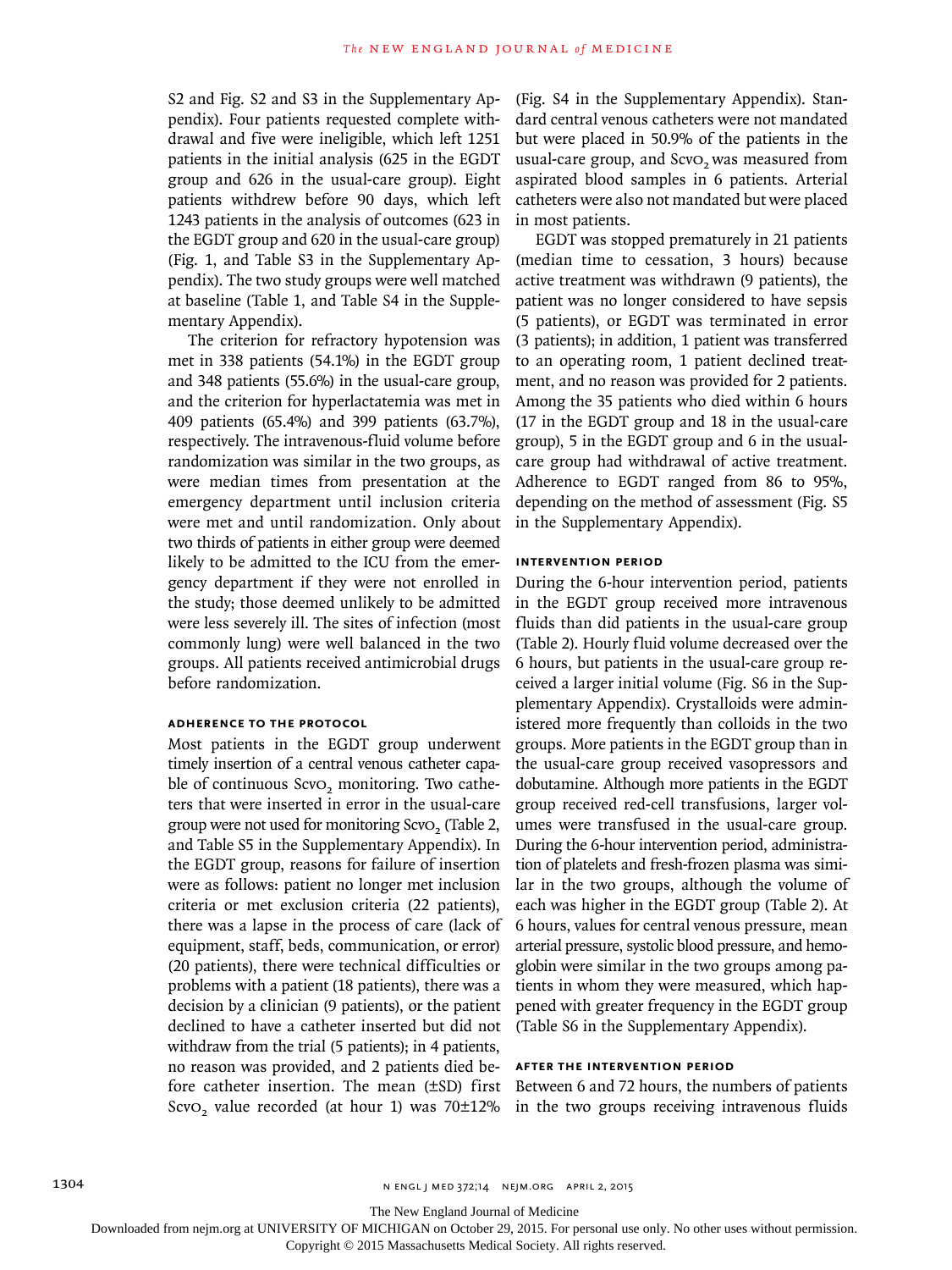

The New England Journal of Medicine

Downloaded from nejm.org at UNIVERSITY OF MICHIGAN on October 29, 2015. For personal use only. No other uses without permission.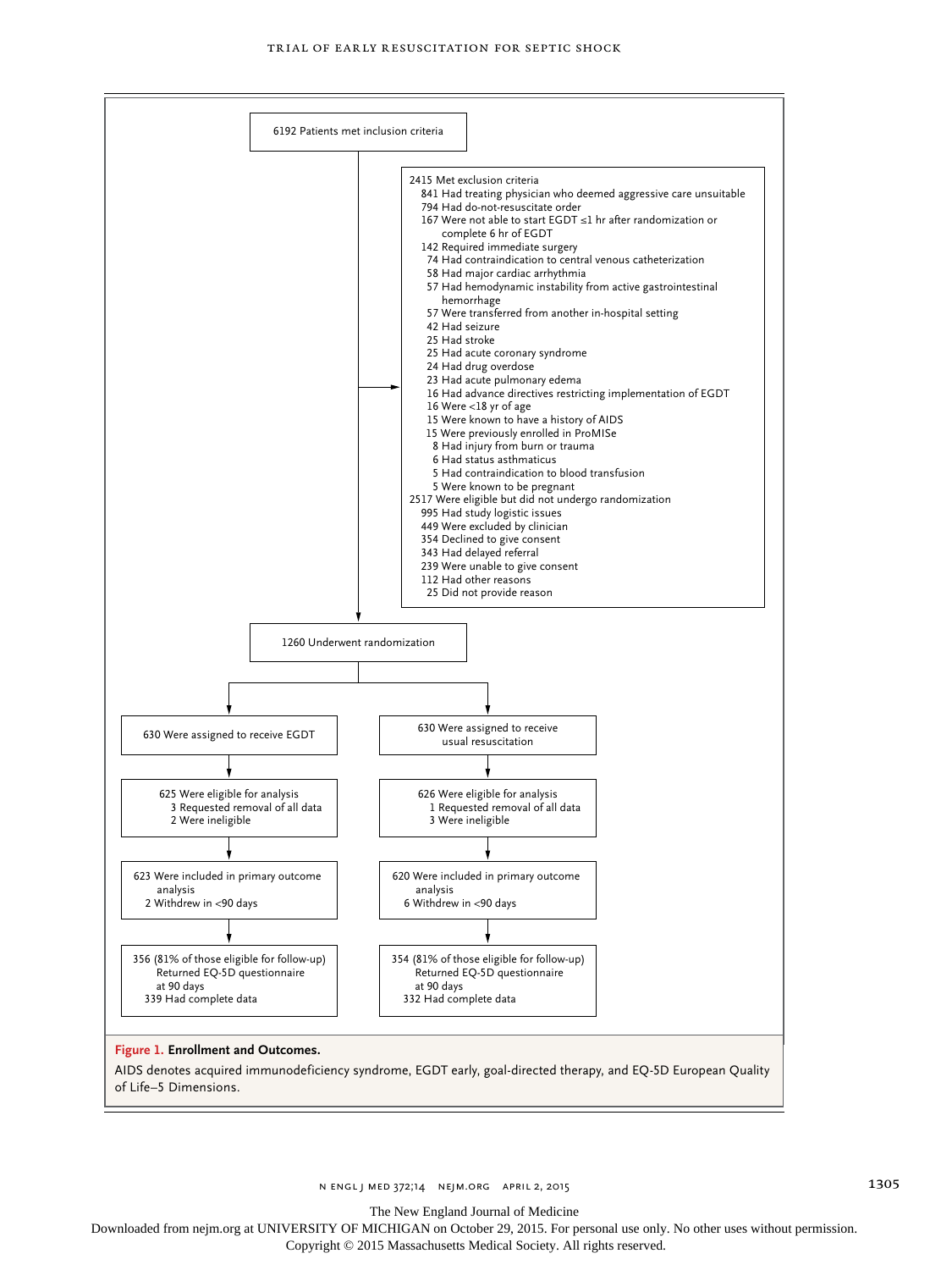#### **The NEW ENGLAND JOURNAL of MEDICINE**

| Table 1. Characteristics of the Patients at Baseline.*                                                 |                            |                                  |
|--------------------------------------------------------------------------------------------------------|----------------------------|----------------------------------|
| Characteristic                                                                                         | <b>EGDT</b><br>$(N = 625)$ | <b>Usual Care</b><br>$(N = 626)$ |
| $Age - yr$                                                                                             | $66.4 \pm 14.6$            | $64.3 \pm 15.5$                  |
| Male sex - no. $(%)$                                                                                   | 356 (57.0)                 | 367 (58.6)                       |
| Refractory hypotension - no. (%)                                                                       | 338 (54.1)                 | 348 (55.6)                       |
| Systolic blood pressure - mm Hg                                                                        | $77.7 \pm 11.0$            | $78.4 \pm 10.2$                  |
| Mean arterial pressure – mm Hg                                                                         | $58.8 \pm 15.8$            | $59.0 \pm 10.7$                  |
| Hyperlactatemia - no. (%)                                                                              | 409 (65.4)                 | 399 (63.7)                       |
| Blood lactate level - mmol/liter                                                                       | $7.0 \pm 3.5$              | $6.8 \pm 3.2$                    |
| Intravenous fluids administered;                                                                       |                            |                                  |
| Before hospitalization until randomization - no./total no. (%)                                         | 612/625 (97.9)             | 606/625 (97.0)                   |
| Median total before hospitalization until randomization (IQR) - ml                                     | 1950 (1000-2500)           | 2000 (1000-2500)                 |
| Supplemental oxygen - no./total no. (%) :                                                              | 397/539 (73.7)             | 407/542 (75.1)                   |
| Median time from presentation in emergency department to randomization $IQR$ ) — hr                    | $2.5(1.8-3.5)$             | $2.5(1.8-3.5)$                   |
| Patient would have been admitted directly from emergency department to ICU if not<br>enrolled in study |                            |                                  |
| Yes                                                                                                    |                            |                                  |
| Patients — no. (%)                                                                                     | 419 (67.0)                 | 427 (68.2)                       |
| APACHE II score¶                                                                                       | $20+6.9$                   | $19.0 + 7.1$                     |
| No                                                                                                     |                            |                                  |
| Patients — no. $(\%)$                                                                                  | 206 (33.0)                 | 199 (31.8)                       |
| APACHE II score                                                                                        | $15.0 \pm 6.1$             | $15.8 \pm 6.5$                   |
| APACHE II score                                                                                        | $18.7 + 7.1$               | $18.0 \pm 7.1$                   |
| MEDS score                                                                                             | $8.0 \pm 3.4$              | $7.9 \pm 3.3$                    |
| SOFA score                                                                                             | $4.2 \pm 2.4$              | $4.3 \pm 2.4$                    |
| Severe condition in medical history — no./total no. (%)**                                              | 181/622 (29.1)             | 161/626 (25.7)                   |
| Site of infection $-$ no. (%)                                                                          |                            |                                  |
| Lungs                                                                                                  | 228 (36.5)                 | 207(33.1)                        |
| Abdomen                                                                                                | 40(6.4)                    | 51 (8.1)                         |
| Blood                                                                                                  | 97(15.5)                   | 86 (13.7)                        |
| Central nervous system                                                                                 | 12(1.9)                    | 9 (1.4)                          |
| Soft tissue                                                                                            | 39(6.2)                    | 39 (6.2)                         |
| Urinary tract                                                                                          | 108 (17.3)                 | 117 (18.7)                       |
| Other                                                                                                  | 21(3.4)                    | 37(5.9)                          |
| No sepsis††                                                                                            | 4(0.6)                     | 3(0.5)                           |
| Unknown                                                                                                | 76 (12.2)                  | 77(12.3)                         |
| Change from initial antimicrobial drugs by 72 hr - no./total no. (%)                                   | 359/615 (58.4)             | 342/617 (55.4)                   |

\* Plus–minus values are means ±SD. There were no significant differences between the two groups except for age (P=0.01). EGDT denotes early, goal-directed therapy, and IQR interquartile range.

† Intravenous fluids include crystalloids and colloids measuring more than 20 ml in volume and all blood products.

The use of supplemental oxygen was based on the fraction of inspired oxygen.

Scores on the Acute Physiology and Chronic Health Evaluation (APACHE) II range from 0 to 71, with higher scores indicating greater severity of illness. The APACHE II score was calculated on the basis of the last recorded data before randomization.

Scores on the Mortality in Emergency Department Sepsis (MEDS) scale range from 0 to 27, with higher scores indicating greater severity of illness. The MEDS score was calculated on the basis of the last recorded data before randomization.

Scores on the Sequential Organ Failure Assessment (SOFA) range from 0 to 24, with higher scores indicating a greater degree of organ failure. The SOFA score was calculated on the basis of the last recorded data before randomization. The SOFA renal score was based on

the plasma creatinine level only and did not include urine output.

\*\* Severe conditions in the medical history were defined according to the APACHE II score.

†† The lack of sepsis was confirmed after randomization.

1306 **n engl j med 372;14 n engl j med 372;14 n engl j med 372;14 n engl de 372;14 n engl de 372;14 n engl de 3** 

The New England Journal of Medicine

Downloaded from nejm.org at UNIVERSITY OF MICHIGAN on October 29, 2015. For personal use only. No other uses without permission.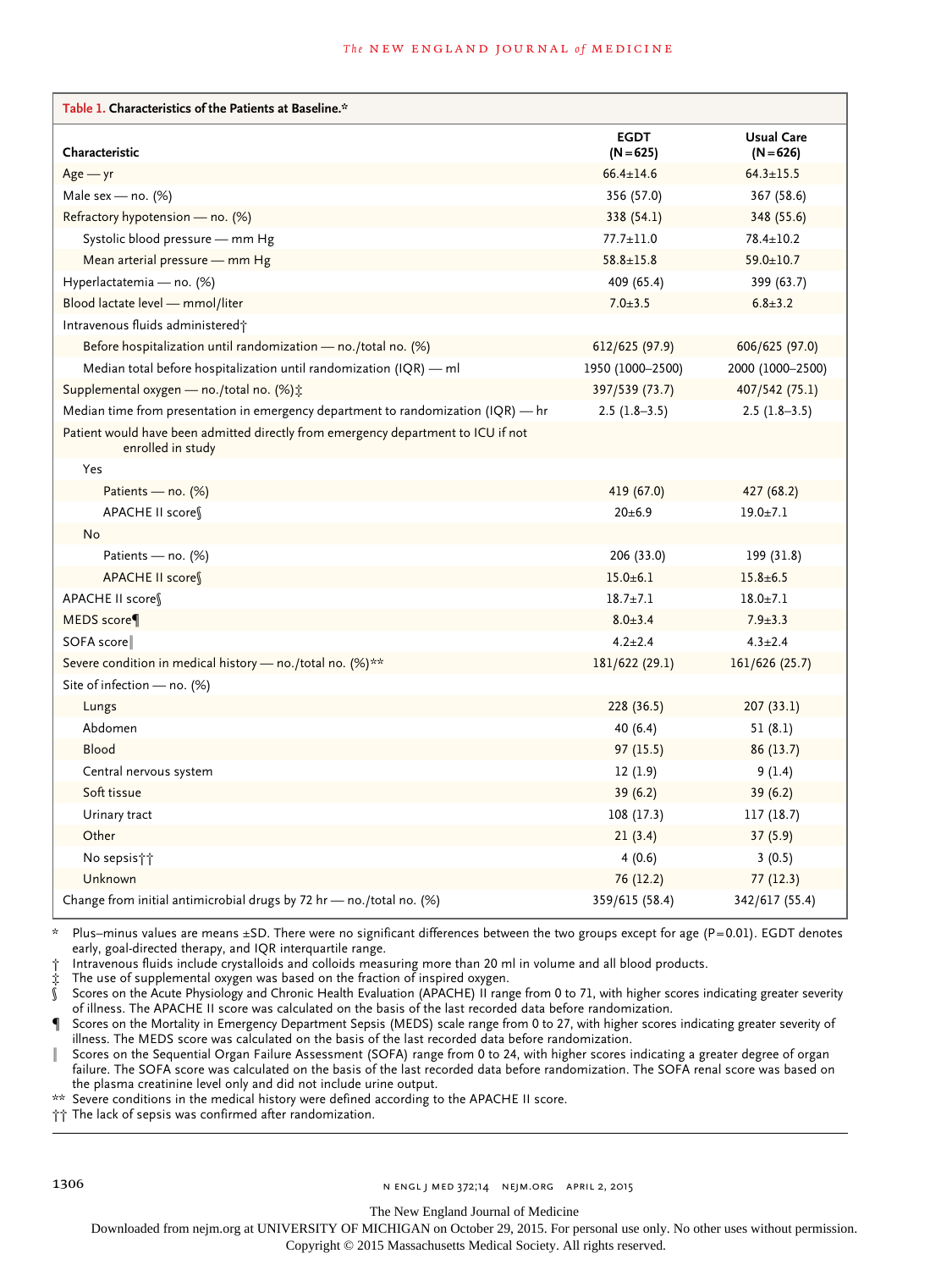| Table 2. Interventions Delivered during and after the 6-Hour Intervention Period.*   |                            |                           |                            |                           |
|--------------------------------------------------------------------------------------|----------------------------|---------------------------|----------------------------|---------------------------|
| Intervention                                                                         | Hour 0 to 6                |                           | Hour $>6$ to 72            |                           |
|                                                                                      | <b>EGDT</b><br>$(N = 625)$ | Usual Care<br>$(N = 626)$ | <b>EGDT</b><br>$(N = 608)$ | Usual Care<br>$(N = 607)$ |
| Supplemental oxygen - no./total no. (%)                                              | 558/623 (89.6)             | 557/625 (89.1)            | 520/603 (86.2)             | 515/603 (85.4)            |
| Insertion of central venous catheter with Scvo <sub>2</sub><br>monitoring capability |                            |                           |                            |                           |
| Patients - no./total no. (%)                                                         | 545/624 (87.3)             | 2/625(0.3)                | <b>NA</b>                  | <b>NA</b>                 |
| Before hour 1 - no./total no. (%)                                                    | 459/543 (84.5)             | <b>NA</b>                 | <b>NA</b>                  | <b>NA</b>                 |
| Insertion of any central venous catheter                                             |                            |                           |                            |                           |
| Patients - no./total no. (%)                                                         | 575/624 (92.1)             | 318/625 (50.9)            | <b>NA</b>                  | <b>NA</b>                 |
| Median time from randomization to insertion<br>$I(QR)$ — hr                          | $1.1(0.8-1.5)$             | $1.4(0.6-2.9)$            | <b>NA</b>                  | <b>NA</b>                 |
| Insertion of arterial catheter                                                       |                            |                           |                            |                           |
| Patients - no./total no. (%)                                                         | 462/623 (74.2)             | 389/625 (62.2)            | <b>NA</b>                  | <b>NA</b>                 |
| Median time from randomization to insertion<br>$IQR$ ) — hr                          | $1.1(0.4-1.9)$             | $1.0(0.2-1.9)$            | ΝA                         | <b>NA</b>                 |
| Median total intravenous fluids (IQR) — ml†                                          | 2000 (1150-3000)           | 1784 (1075-2775)          | 3623 (1800-6060)           | 3981 (1895-6291)          |
| Intravenous colloids                                                                 |                            |                           |                            |                           |
| Patients — no./total no. $(%)\uparrow$                                               | 197/623 (31.6)             | 180/625 (28.8)            | 171/603 (28.4)             | 150/603 (24.9)            |
| Median volume (IQR) — ml                                                             | 1000 (500-1500)            | 750 (500-1000)            | 750 (500-1750)             | 750 (500-1500)            |
| Intravenous crystalloids                                                             |                            |                           |                            |                           |
| Patients - no./total no. (%)+                                                        | 584/623 (93.7)             | 597/625 (95.5)            | 537/603 (89.1)             | 543/603 (90.0)            |
| Median volume (IQR) - ml                                                             | 1750 (999-2750)            | 1500 (900-2380)           | 3403 (1576-5647)           | 3694 (1832-5911)          |
| Vasopressor - no./total no. (%)                                                      | 332/623 (53.3)             | 291/625 (46.6)            | 349/603 (57.9)             | 317/603 (52.6)            |
| Dobutamine - no./total no. (%)                                                       | 113/623 (18.1)             | 24/625(3.8)               | 107/603 (17.7)             | 39/603 (6.5)              |
| Red-cell transfusion                                                                 |                            |                           |                            |                           |
| Patients - no./total no. (%)                                                         | 55/623(8.8)                | 24/625 (3.8)              | 76/603 (12.6)              | 51/603 (8.5)              |
| Median volume (IQR) — ml                                                             | 309 (285-577)              | 535 (305-607)             | 351 (291-579)              | 552 (317-620)             |
| <b>Platelets</b>                                                                     |                            |                           |                            |                           |
| Patients - no./total no. (%)                                                         | $11/623$ (1.8)             | $10/625$ (1.6)            | 23/603(3.8)                | 25/603(4.1)               |
| Median volume (IQR) - ml                                                             | 315 (200-340)              | 180 (163-342)             | 274 (182-366)              | 187 (172-357)             |
| Fresh-frozen plasma                                                                  |                            |                           |                            |                           |
| Patients - no./total no. (%)                                                         | 15/623(2.4)                | 14/625(2.2)               | 28/603(4.6)                | 30/603 (5.0)              |
| Median volume (IQR) - ml                                                             | 1007 (539-1095)            | 793 (526-1085)            | 587 (483-1000)             | 846 (528-1057)            |
| ICU admission - no./total no. (%)                                                    | 551/625 (88.2)             | 467/626 (74.6)            | <b>NA</b>                  | <b>NA</b>                 |
| Median time from randomization to ICU<br>admission $(IQR)$ — hr                      | $1.2(0.4-2.8)$             | $1.2(0.3-2.8)$            | <b>NA</b>                  | <b>NA</b>                 |

\* ICU denotes intensive care unit, NA not applicable, and ScvO2 central venous oxygen saturation.

† Included in this category is the administration of more than 20 ml of an intravenous fluid.

were similar, but patients in the usual-care group umes were larger in the usual-care group. The received larger volumes. More patients in the EGDT group received intravenous colloids, but overall volumes were similar in the two groups. The number of patients receiving intravenous crystalloids was similar in the two groups, but volumes were larger in the usual-care group. The number of patients receiving red-cell transfusions was higher in the EGDT group, but vol-

use of vasopressors and dobutamine remained higher in the EGDT group. Although the numbers of patients receiving platelets and fresh-frozen plasma were similar in the two groups, the volume of platelets was larger in the EGDT group, whereas the volume of fresh-frozen plasma was higher in the usual-care group (Table 2, and Table S7 in the Supplementary Appendix). At 72

n engl j med 372;14 nejm.org april 2, 2015 1307

The New England Journal of Medicine

Downloaded from nejm.org at UNIVERSITY OF MICHIGAN on October 29, 2015. For personal use only. No other uses without permission.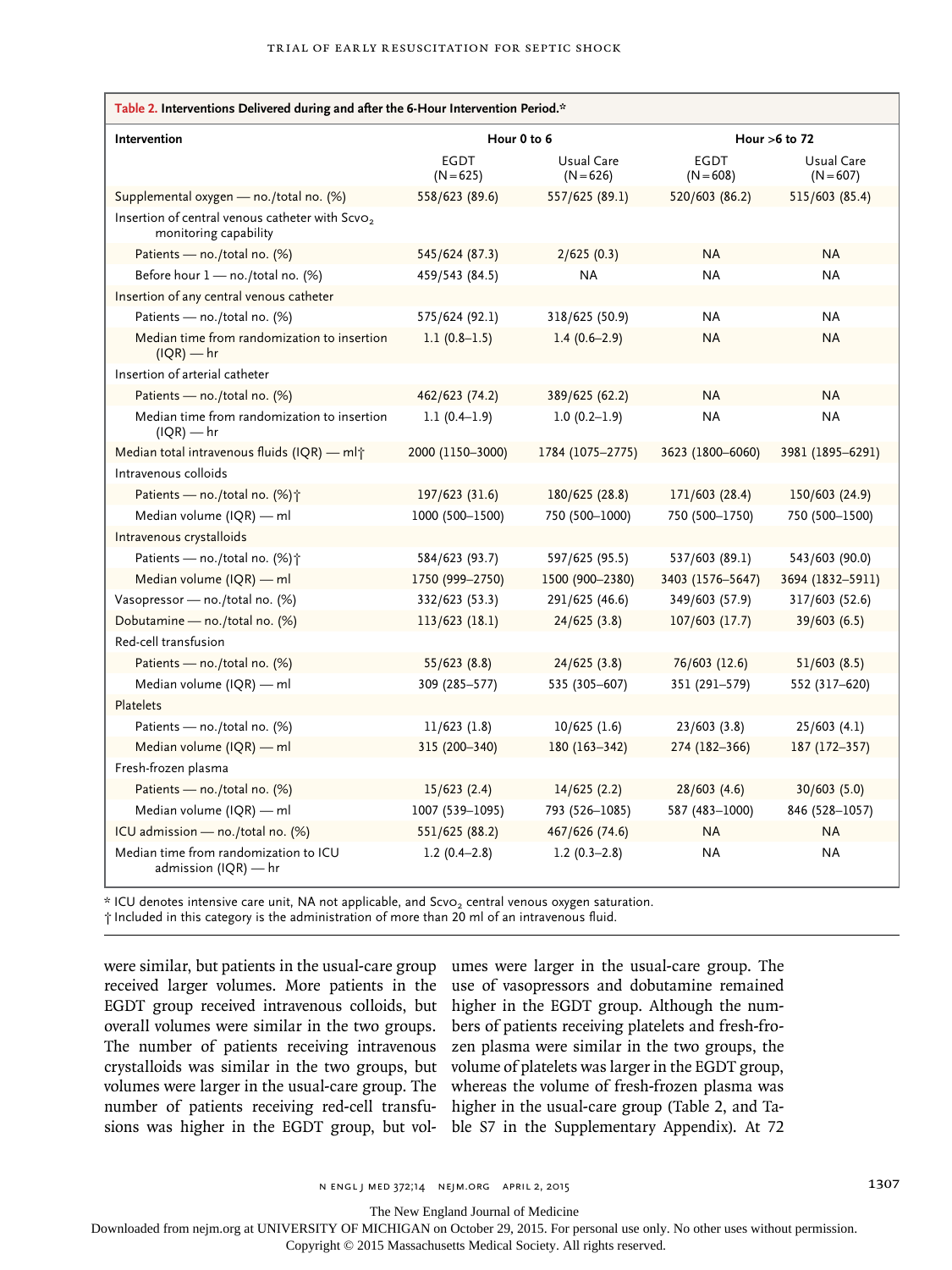hours, physiological, biochemical, and SOFA values were similar in the two groups (Table S8 in the Supplementary Appendix).

# **Primary Outcome**

Mortality at 90 days was not significantly different in the two groups, with deaths reported in 184 of 623 patients (29.5%) in the EGDT group versus 181 of 620 patients (29.2%) in the usualcare group, with an unadjusted relative risk in the EGDT group of 1.01 (95% CI, 0.85 to 1.20; P=0.90), for an absolute risk reduction of -0.3 percentage points (95% CI, −5.4 to 4.7). After adjustment for baseline characteristics, the odds ratio was 0.95 (95% CI, 0.74 to 1.24; P=0.73)

(Table 3). Sensitivity analyses for patients with a missing primary outcome (2 in the EGDT group and 6 in the usual-care group) showed relative risks ranging from 0.99 to 1.03. There was no evidence of a learning-curve effect  $(P=0.56)$ . In the adherence-adjusted analysis, the relative risk was 1.02 (95% CI, 0.78 to 1.32; P=0.90) (Table S9 and Fig. S7 in the Supplementary Appendix).

## **Secondary Outcomes**

The mean SOFA score at 6 hours, the proportion of patients receiving advanced cardiovascular support, and the median length of stay in the ICU were significantly greater in the EGDT group than in the usual-care group. No other secondary

| Table 3. Study Outcomes.*                                               |                             |                                  |                                              |                  |
|-------------------------------------------------------------------------|-----------------------------|----------------------------------|----------------------------------------------|------------------|
| Outcome                                                                 | <b>EGDT</b><br>$(N = 625)$  | <b>Usual Care</b><br>$(N = 626)$ | <b>Incremental Effect</b><br>(95% CI)        | P Value          |
| <b>Clinical effectiveness</b>                                           |                             |                                  |                                              |                  |
| Primary outcome: death from any cause at 90 days -<br>no./total no. (%) | 184/623 (29.5)              | 181/620 (29.2)                   |                                              |                  |
| Relative risk                                                           |                             |                                  | 1.01 (0.85 to 1.20)                          | $0.90 +$         |
| Absolute risk reduction - percentage points                             |                             |                                  | $-0.3$ ( $-5.4$ to 4.7)                      |                  |
| Unadjusted odds ratio                                                   |                             |                                  | 1.02 (0.80 to 1.30)                          |                  |
| Adjusted odds ratio                                                     |                             |                                  | 0.95 (0.74 to 1.24)                          | 0.73             |
| Secondary outcomes                                                      |                             |                                  |                                              |                  |
| SOFA scoret:                                                            |                             |                                  |                                              |                  |
| At 6 hr                                                                 | $6.4 + 3.8$                 | $5.6 + 3.8$                      | $0.8$ (0.5 to 1.1) \                         | < 0.001          |
| At 72 hr                                                                | $4.0 + 3.8$                 | $3.7 + 3.6$                      | 0.4 $(-0.0 \text{ to } 0.8)$                 | 0.056            |
| Receipt of advanced cardiovascular support -<br>no./total no. (%)       | 230/622 (37.0)              | 190/614 (30.9)                   | 1.19 (1.02 to 1.40)                          | $0.026 +$        |
| Receipt of advanced respiratory support -<br>no./total no. (%)          | 179/620 (28.9)              | 175/615 (28.5)                   | 1.01 (0.85 to 1.21)                          | $0.90 +$         |
| Receipt of renal support - no./total no. (%)                            | 88/620 (14.2)               | 81/614(13.2)                     | 1.08 (0.81 to 1.42)                          | $0.62 +$         |
| Days free from advanced cardiovascular support up<br>to 28 days         | $20.3 \pm 11.9$             | $20.6 \pm 11.8$                  | $-0.3$ (-1.5 to 1.0)                         | 0.63             |
| Days free from advanced respiratory support up to<br>28 days            | $19.6 \pm 12.1$             | $19.8 \pm 12.0$                  | $-0.2$ (-1.5 to 1.1)                         | 0.78             |
| Days free from renal support up to 28 days                              | $20.6 \pm 12.1$             | $20.6 \pm 11.9$                  | $0.0$ (-1.3 to 1.3)                          | 0.97             |
| Median length of stay in emergency department<br>$I(QR)$ — hr           | 1.5 $(0.4 \text{ to } 3.1)$ | 1.3 $(0.4 \text{ to } 2.9)$      |                                              | 0.34             |
| Median length of stay in ICU (IQR) - days                               | 2.6 (1.0 to 5.8)            | 2.2 (0.0 to 5.3)                 |                                              | 0.005            |
| Median length of stay in hospital (IQR) - days                          | 9 (4 to 21)                 | 9(4 to 18)                       |                                              | 0.46             |
| Death from any cause - no./total no. (%)                                |                             |                                  |                                              |                  |
| At 28 days                                                              | 155/625 (24.8)              | 152/621 (24.5)                   | 1.01 (0.83 to 1.23)<br>0.95 (0.73 to 1.25)** | $0.90 +$<br>0.73 |
| At hospital discharge                                                   | 160/625 (25.6)              | 154/625 (24.6)                   | 1.04 (0.86 to 1.26)<br>0.98 (0.75 to 1.29)** | $0.74 +$<br>0.90 |

1308 **n engl j med 372;14 nejm.org april 2, 2015** n engl j med 372;14 nejm.org april 2, 2015

The New England Journal of Medicine

Downloaded from nejm.org at UNIVERSITY OF MICHIGAN on October 29, 2015. For personal use only. No other uses without permission.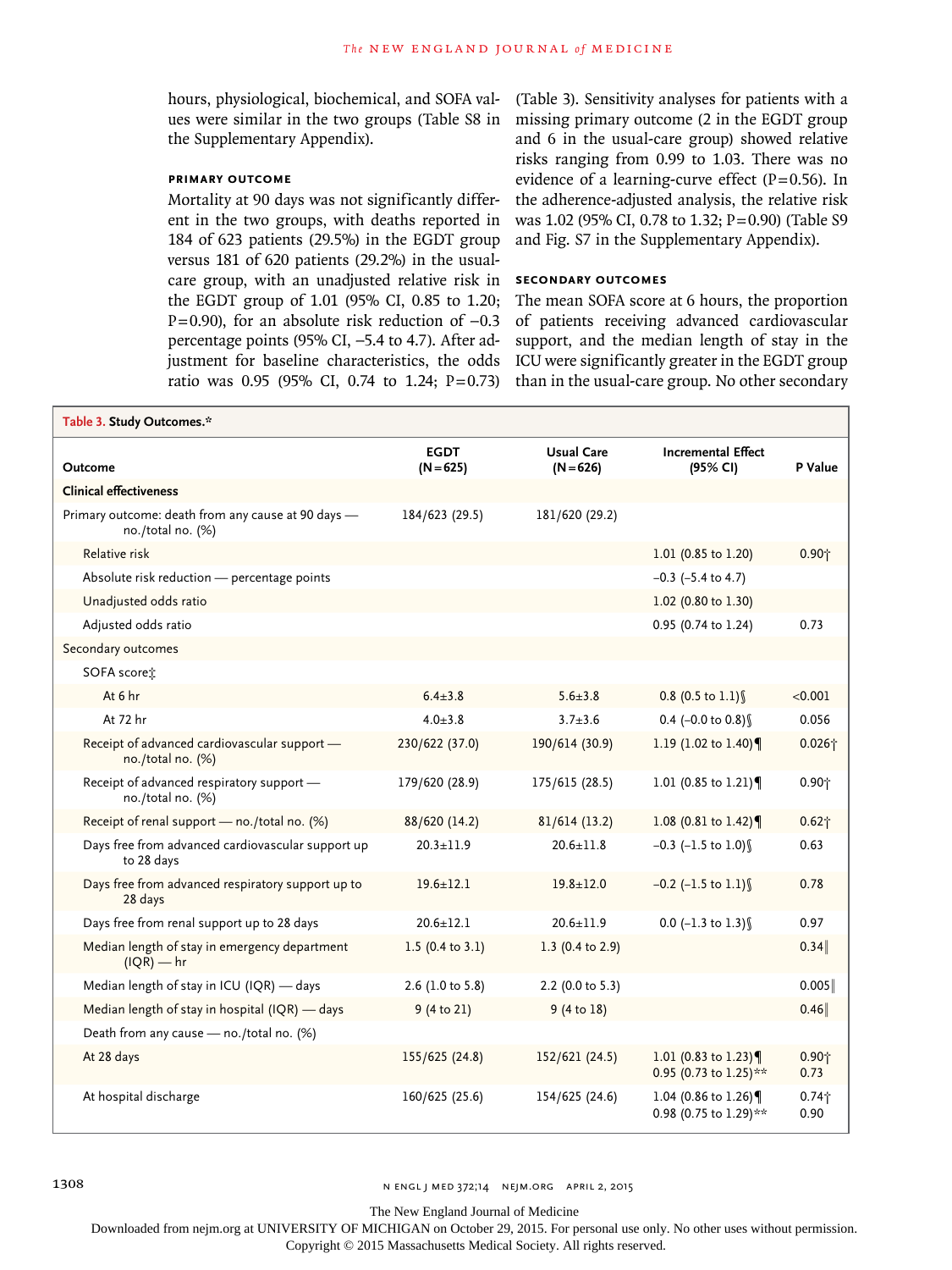| Table 3. (Continued.)                                     |                            |                                  |                                       |          |
|-----------------------------------------------------------|----------------------------|----------------------------------|---------------------------------------|----------|
| Outcome                                                   | <b>EGDT</b><br>$(N = 625)$ | <b>Usual Care</b><br>$(N = 626)$ | <b>Incremental Effect</b><br>(95% CI) | P Value  |
| <b>Cost-effectiveness</b>                                 |                            |                                  |                                       |          |
| Health-related quality of life on EQ-5D at<br>90 days † † | $0.609 + 0.319$            | $0.613+0.312$                    | $-0.004$ ( $-0.051$ to $0.044$ )      | 0.88     |
| Quality-adjusted life-yr up to 90 days                    | $0.054 \pm 0.048$          | $0.054 \pm 0.048$                | $-0.001$ (-0.006 to 0.005)            | 0.85     |
| Costs up to 90 days                                       |                            |                                  |                                       | 0.26     |
| Pounds                                                    | $12,414\pm 14,970$         | $11,424\pm 15,727$               | 989 (-726 to 2,705)                   |          |
| Dollars                                                   | 17,647±21,280              | 16,239±22,356                    | 1,406 $(-1,032)$ to 3,845)            |          |
| Incremental net benefit up to 90 days the                 |                            |                                  |                                       | 0.25     |
| Pounds                                                    | <b>NA</b>                  | <b>NA</b>                        | $-1,000$ (-2,720 to 720)              |          |
| <b>Dollars</b>                                            | <b>NA</b>                  | <b>NA</b>                        | $-1,422$ (-3,866 to 1,023)            |          |
| Serious adverse events - no. (%)                          | 30(4.8)                    | 26 (4.2)                         | 1.16 (0.69 to 1.93)                   | $0.58 +$ |

\* All values for the incremental effect are for the EGDT group as compared with the usual-care group. Plus–minus values are means ±SD.

The P value was calculated with the use of Fisher's exact test.

‡ Renal scores on the Sequential Organ Failure Assessment (SOFA) were based on the plasma creatinine level only. Patients in whom the variables for SOFA renal and SOFA coagulation scores were not recorded between randomization and 6 hours had these values carried forward from baseline, if recorded. Scores for 181 patients who died or were discharged before 48 hours (84 in the EGDT group and 97 in the usual-care group) were not included in SOFA score at 72 hours.

This value is the difference between the means.

This value is the relative risk.

The P value was calculated by means of the Wilcoxon rank-sum test.

This value is the adjusted odds ratio.

†† Scores on the European Quality of Life–5 Dimensions (EQ-5D) questionnaire range from 0 (death) to 1 (perfect health), with higher scores indicating a better quality of life.

‡‡ The incremental net benefit was calculated according to methods of the National Institute for Health and Care Excellence (NICE) by multiplying the mean gain or loss in quality-adjusted life-years by £20,000 (\$28,430) and subtracting from this value the incremental cost. The currency conversion factor that was used was  $f_1$  equals \$1.4215.

outcomes were significantly different (Table 3, and Table S10 in the Supplementary Appendix). There was no significant difference in the duration of survival between the two groups  $(P=0.63)$ by the log-rank test; adjusted hazard ratio, 0.94, 95% CI, 0.79 to 1.11; P=0.46) (Fig. 2). Mean EQ-5D scores and QALYs were similar in the two groups. The average cost was higher in the EGDT group (£12,414 [U.S. \$17,647]) than in the usual-care group (£11,424 [U.S. \$16,239]), but the difference was not significant ( $P=0.26$ ) (Table 3, and Tables S11 through S16 and Fig. S8 in the Supplementary Appendix). The incremental net benefit for EGDT as compared with usual care was negative and similar across prespecified subgroups and alternative scenarios that were considered in sensitivity analyses (Tables S17 and S18 and Fig. S9 in the Supplementary Appendix). The probability that EGDT was cost-effective was below 20% (Fig. S10 in the Supplementary Appendix).



#### **Figure 2. Kaplan–Meier Survival Estimates.**

Shown is the probability of survival for patients with severe sepsis receiving early, goal-directed therapy (EGDT) and those receiving usual care at 90 days.

n engl j med 372;14 nejm.org april 2, 2015 1309

The New England Journal of Medicine

Downloaded from nejm.org at UNIVERSITY OF MICHIGAN on October 29, 2015. For personal use only. No other uses without permission.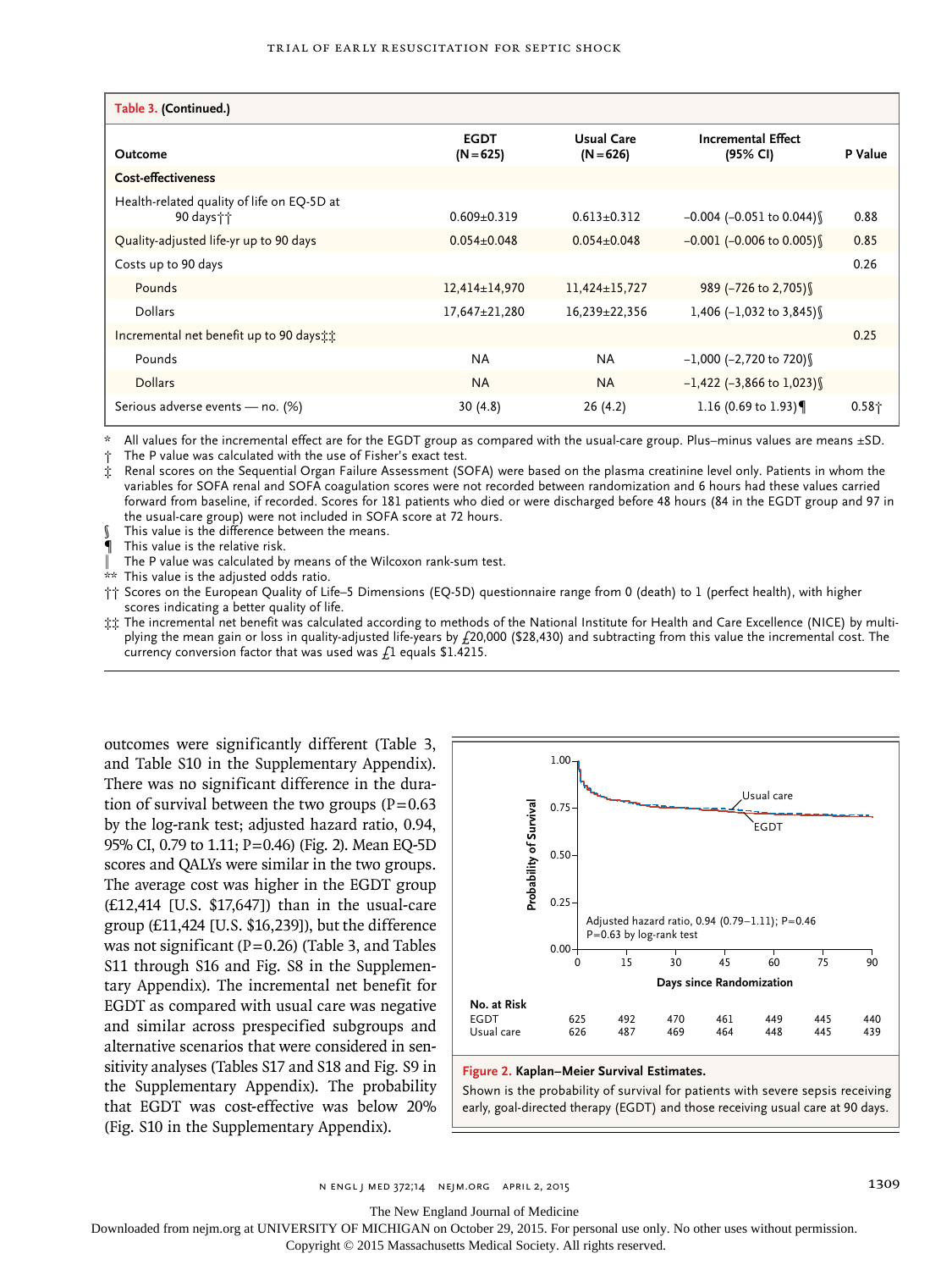#### **Subgroup Analyses**

There was no significant difference regarding the effect of EGDT according to prespecified subgroups as defined by the degree of protocolized care used in the usual-care group, age, MEDS score, SOFA score, or time from presentation at the emergency department to randomization  $(P=0.39$  to 0.72 for interaction) (Table S9 and Fig. S11 in the Supplementary Appendix).

# **Serious Adverse Events**

At least one serious adverse event was reported in 30 patients (4.8%) in the EGDT group and 26 patients (4.2%) in the usual-care group ( $P=0.58$ ) (Table 3, and Table S19 in the Supplementary Appendix). Four serious adverse events were reported as being related to EGDT (two cases of pulmonary edema and one of arrhythmia, which were deemed to be probably related, and one case of myocardial ischemia, which was deemed to be definitely related), as compared with four events (in three patients) related to usual care (two cases of pneumothorax and one case of pulmonary edema, which were deemed to be probably related, and one case of ventricular fibrillation, which was deemed to be definitely related).

#### Discussion

In our study involving adults with early signs of septic shock who presented to emergency departments in England, there was no significant difference in mortality at 90 days among those receiving 6 hours of EGDT and those receiving usual resuscitation. Although the overall rate of death in the usual-care group was lower than anticipated (29% rather than 40%), it is unlikely that patients in the EGDT group would have a relative reduction of more than 15% in risk. The effect of EGDT was not significantly different in prespecified subgroups. More patients receiving EGDT were admitted to and spent more days in the ICU. Treatment intensity was greater in the EGDT group, driven by adherence to the protocol and indicated by the increased use of central venous catheters, intravenous fluids, vasoactive drugs, and red-cell transfusions. Increased intensity was reflected by significantly higher SOFA scores and more days of receiving advanced cardiovascular support. There were no significant differences in any other secondary outcomes, including health-related quality of life, which was

patients (0.60) than in the general population matched for age and sex  $(0.80)$ .<sup>25</sup> On average, the use of EGDT increased costs, and given similar QALYs in the two groups, the probability that EGDT was cost-effective was below 20%.

Our study was set in a real-world context and in a large, representative, mixed sample of approximately one quarter of NHS hospitals in England. Site setup was rapid, and the study recruited the full 1260 patients over a shorter time period than those of the two similar studies in the United States<sup>12</sup> and Australasia.<sup>13</sup> This factor minimized the potential for other changes in clinical practice to affect outcomes. Unlike previous studies, our study reports on quality of life and cost-effectiveness at 90 days. Loss to follow-up was low, and all analyses were conducted according to a prespecified statistical analysis plan and included adjusted analyses to address the degree of adherence to EGDT and the possibility of the existence of a learning curve for its delivery.

Our study has several limitations. As in all studies that enroll patients presenting to emergency departments, recruitment was more challenging on weekends and during out-of-office hours; overall, only one third of eligible patients were recruited, although exclusion from the study by a clinician was rare. The intervention could not be blinded, but the risk of bias was minimized through central randomization to ensure the concealment of study-group assignments and the use of a primary outcome that was not subject to observer bias. Since the rate of death was lower than anticipated, our study data may not apply to settings with higher mortality.

Unlike Rivers et al., in their 2001 study, we did not observe a significant reduction in hospital mortality with the use of EGDT. Many aspects of initial sepsis management have changed during the past 15 years, as can be seen in comparing the usual-care groups. In our study, as compared with the study by Rivers et al., mortality was substantially reduced, randomization occurred later, patients appeared to be less sick at baseline (with lower blood lactate levels and Acute Physiology and Chronic Health Evaluation [APACHE] II scores), and all patients received antibiotics before randomization. In addition, our patients received much lower volumes of intravenous fluids and more vasoactive drugs (Table S20 in the Supplementary Appendix).

substantially poorer in this severely ill group of was equivalent to adherence levels in the ProCESS<sup>12</sup> The level of adherence to EGDT was good and

The New England Journal of Medicine

Downloaded from nejm.org at UNIVERSITY OF MICHIGAN on October 29, 2015. For personal use only. No other uses without permission.